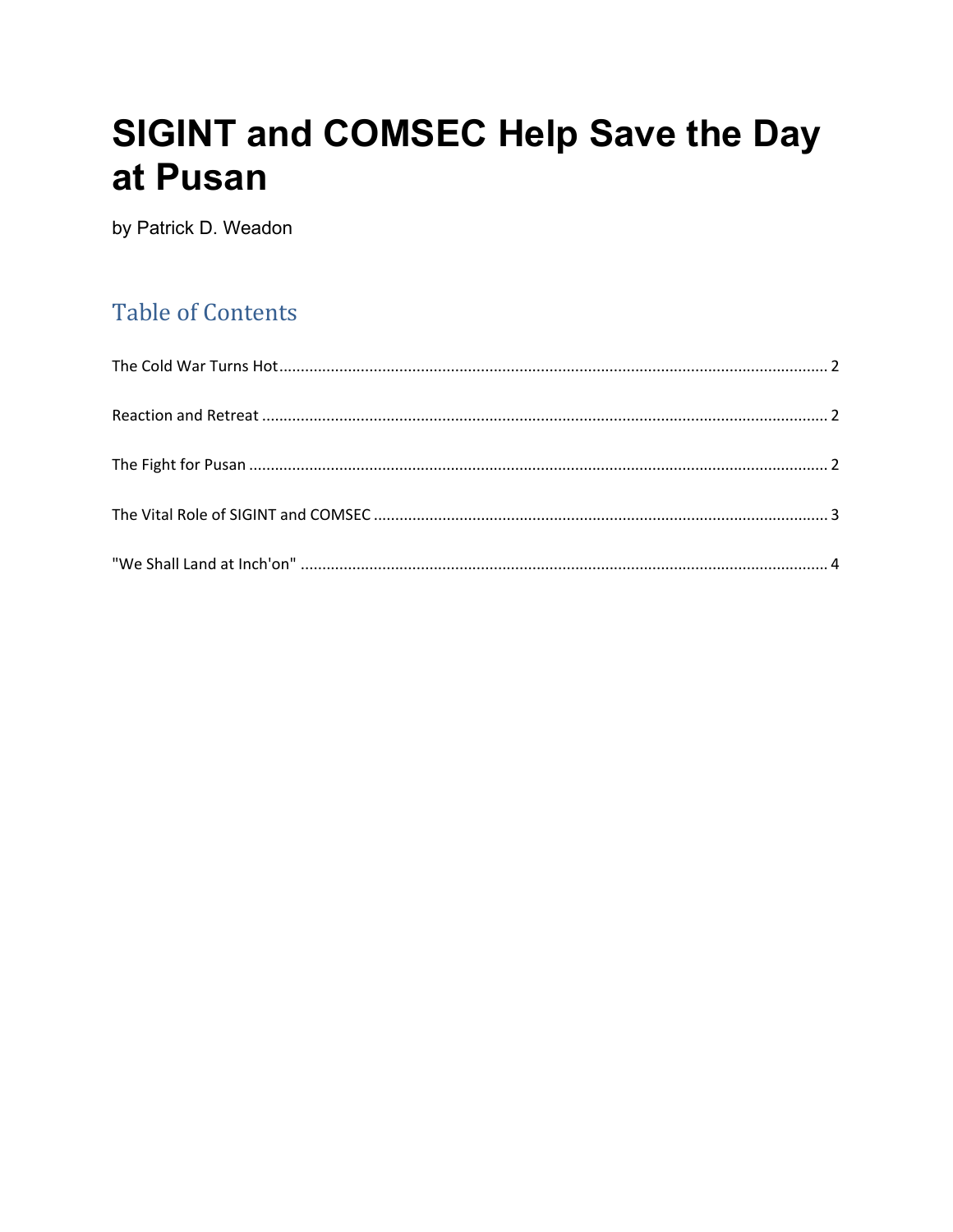# <span id="page-1-0"></span>The Cold War Turns Hot

The Korean peninsula, like Poland and the Rhineland, has been the victim of its place on the globe for centuries. The "land of the morning calm," as it is traditionally known, has often found itself at the center of conflicts between China, Japan and Russia. The few short years after the end of WWII were no exception. After the surrender of Japan in 1945, a hastily-put-together agreement directed Japanese forces north of the country's 38th parallel to surrender to the Russians. Those south of the line were to surrender to the Americans. As was the case in postwar Europe, the Soviet Union moved quickly to establish a communist dictatorship in its area of influence. This spur-of-the-moment agreement settled nothing and led to several armed clashes between North and South Korea from 1948 to 1950. During this time, massive amounts of Soviet military hardware were funneled to the North, the majority of which was clearly suited for offensive operations. By the decade's end, the balance of power had shifted to the North.

#### <span id="page-1-1"></span>Reaction and Retreat

On 25 June 1950, in an attempt to unify the peninsula on their own terms, the North struck across the 38th parallel in a series of well-orchestrated attacks. The South Korean army, with practically no air or antitank capability, was no match for the Sovietmanufactured T-34 tanks and North Korean infantry. By the end of the first week of the war, 40,000 South Korean soldiers had been killed, captured, or declared missing in action. On 27 June, President Truman, supported by a UN resolution, announced that he was ordering U.S forces to support the South Koreans. Three days later, he appointed General Douglas MacArthur commander of the UN forces, and authorized him to commit ground forces to the conflict. Korea had been a mere afterthought for many of the policymakers in Washington. Up until the time of the attack, the troubled nation had been considered outside of the newly established defense lines of the Cold War. The first units to be committed consisted of several U.S. divisions under MacArthur's command, which had been pulling occupation duty in Japan. Going to war was the last thing they were expecting. Once on the ground they found themselves facing a well-equipped and well-trained adversary. Despite their best efforts, one defeat followed another. The North Korean war machine continued to roll south, with the nowrealistic goal of driving the coalition forces off the peninsula for good.

## <span id="page-1-2"></span>The Fight for Pusan

By month's end, the North Korean offensive had forced the U.S. 8th Army into a defensive position 50 by 90 miles long, surrounding the vital port of Pusan. The area quickly became known as the "Pusan Perimeter." The action provided some brief relief from the July onslaughts, but 8th Army commander General Walton H. Walker's situation was extremely tenuous. Despite the difficult position of his forces, he was committed to holding the line and avoiding a Korean version of the defeat of the Allies at Dunkirk in 1940. In that engagement, Hitler's Blitzkrieg had forced the remnants of the British Army to the French coast and forced them to flee back across the English Channel. But Pusan would not be another Dunkirk. Like many past American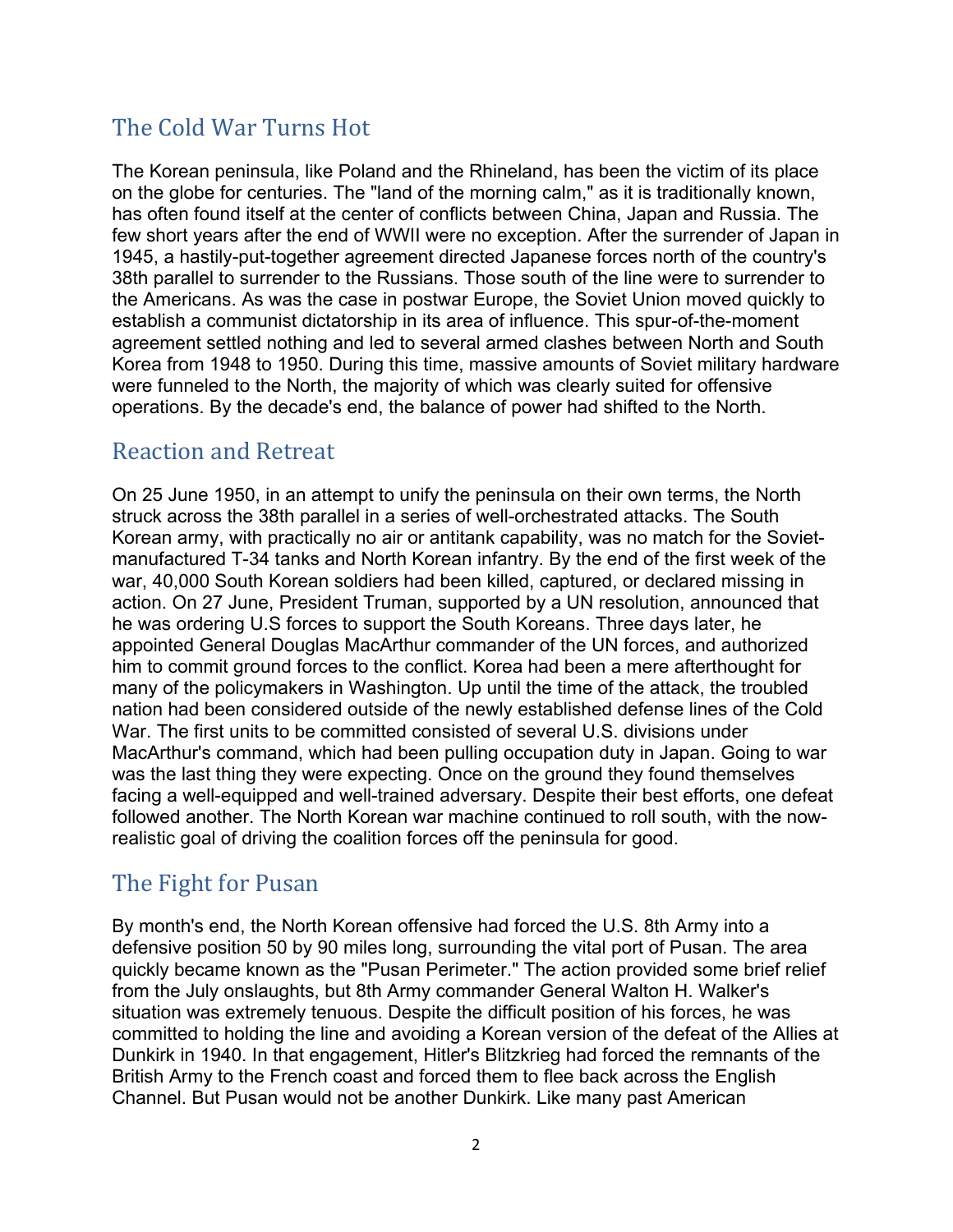commanders in critical situations, Walker would have the twin resources of effective signals intelligence (SIGINT) to assist him in making the right moves in keeping the perimeter secure and sound communications security (COMSEC) to protect his own communications from being exploited.

After WWII, huge portions of the U.S. government's war-making machinery were cut back to a bare minimum. U.S. SIGINT activities, despite their proven usefulness, did not escape these budget reductions. In 1949, in an effort to cull the most benefit from the remaining resources, all three military cryptologic services were centralized under the new Armed Forces Security Agency (AFSA). In addition to AFSA, the Army Security Agency and Air Force Security Service continued to play an important role. Prior to the North Korean attack, at the behest of the policymakers in Washington, AFSA and its partners focused almost exclusively on the Cold War challenges posed by the Soviet Union and China. Their justified preoccupation with the communist threat prevented them from properly covering secondary targets, to include Korea. At the time of the 25 June attack, there was only one traffic analyst working on North Korean communications. AFSA had no Korean typewriters, books on the Korean language, nor Korean dictionaries. After the attack, however, the cryptologic community began to rise to the challenge. By October, Korean intercept positions had been increased from two to twenty-three. By late July, enemy intercepts were being processed on a 24-hour basis and crucial North Korean command and control networks had been identified.

Even with the renewed effort by the post-WWII SIGINT community, General Walker faced a difficult, if not impossible, challenge. The conditions within the perimeter at the time were best illustrated by the comments of PFC Leonard Korgie of the 34th Infantry, "When we got into the Perimeter, you never saw a more beat-up bunch of soldiers the North Koreans had hellish numbers and equipment. We were very, very thin in both." (Donald Knox, *The Korean War: An Oral History*, 1st ed. [New York: Harcourt Brace Jovanivich, 1985], 77)

## <span id="page-2-0"></span>The Vital Role of SIGINT and COMSEC

The lack of appropriate resources made Walker's job difficult, but the information from SIGINT proved to be a great equalizer. From the beginning of the siege, Walker had been provided with valuable information such as the exact locations of North Korean positions and detailed information on enemy airfields and general enemy air strength. In mid-August a strange calm fell across the battlefield. Intercepts indicated that the North was regrouping and rearming its forces. Obviously, an enemy offensive was in the works. By the end of the month, the North Korean attacks had resumed with a vengeance. At one point the perimeter was briefly breached, forcing Walker to move his headquarters from Taegu to Pusan. During this crucial time, Walker continued to frantically shuttle his units from one embattled location to another. Aiding him in this desperate situation were detailed enemy intercepts that provided crucial information on the North Korean Army's capabilities and plans. With this priceless information, Walker was able to determine North Korean intentions and commit his embattled forces with maximum efficiency.